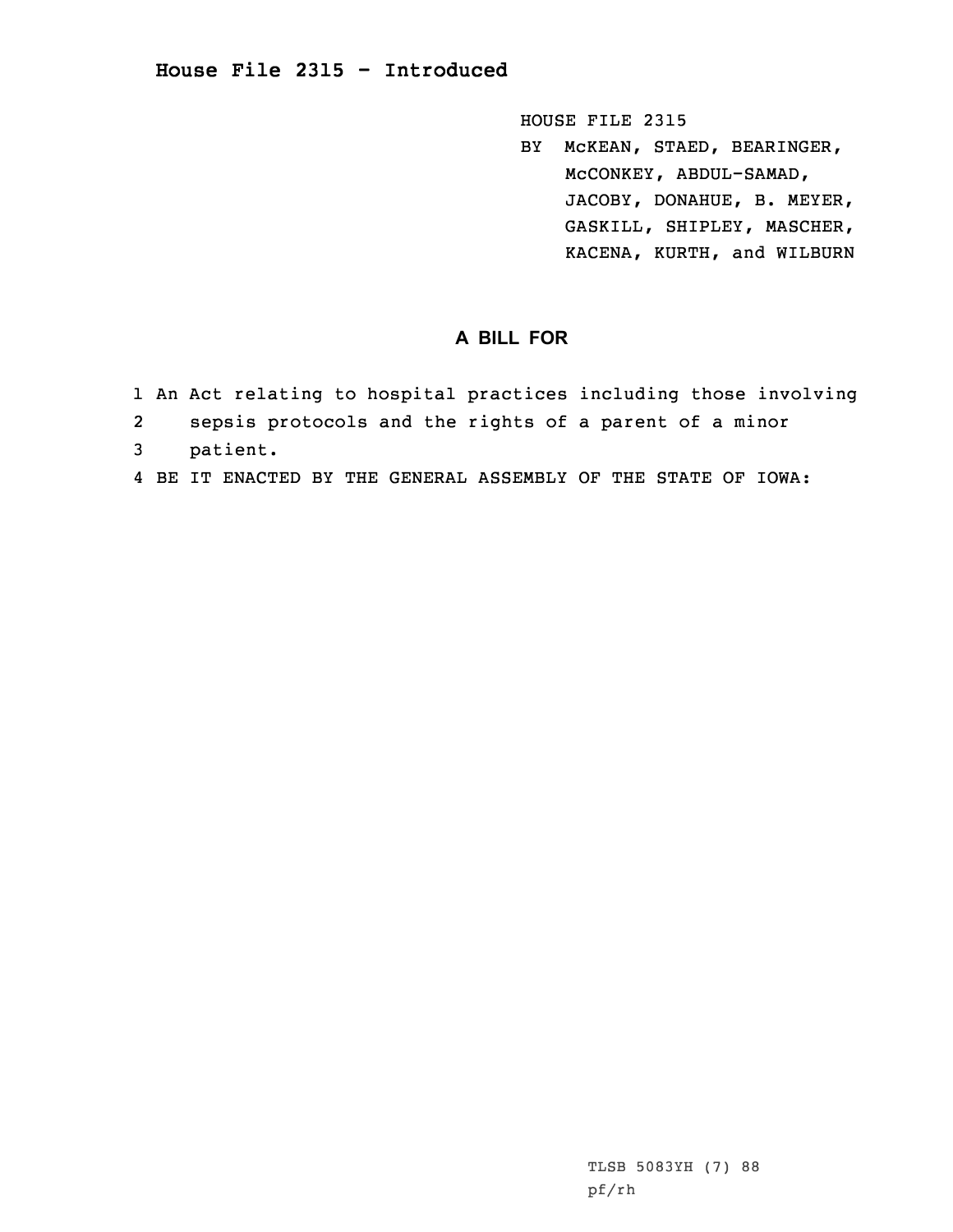## H.F. 2315

1 Section 1. SHORT TITLE. This Act shall be known as "Adam's 2 Law".

3 Sec. 2. NEW SECTION. **135B.36 Sepsis protocols.**

4 1. As used in this section, unless the context otherwise 5 requires:

<sup>6</sup> *a. "Sepsis"* means <sup>a</sup> proven or suspected infection 7 accompanied by <sup>a</sup> systemic inflammatory response.

<sup>8</sup> *b. "Septic shock"* means severe sepsis with persistent 9 hypotension or cardiovascular organ dysfunction despite 10 adequate intravenous fluid resuscitation.

11 *c. "Severe sepsis"* means sepsis with the addition of at 12 least one sign of hypoperfusion or organ dysfunction.

 2. <sup>A</sup> hospital shall adopt, implement, and periodically update, in accordance with this section, evidence-based protocols for the early recognition and treatment of patients with sepsis, severe sepsis, and septic shock that are based on generally accepted standards of care. Sepsis protocols shall include components specific to the identification, care, and treatment of adults and of children, and shall clearly differentiate the components applicable to adults and children. The sepsis protocols shall include all of the following components:

 *a.* <sup>A</sup> process for the screening and early recognition of patients with sepsis, severe sepsis, and septic shock. *b.* <sup>A</sup> process to identify and document patients appropriate for treatment through severe sepsis protocols, including explicit criteria defining those patients who should be excluded from the protocols, such as patients with certain clinical conditions or patients who have elected palliative 30 care.

 *c.* Guidelines for hemodynamic support with explicit physiologic and biomarker treatment goals, methodology for invasive or noninvasive hemodynamic monitoring, and time frame 34 goals.

-1-

35 *d.* For infants and children, guidelines for fluid

LSB 5083YH (7) 88 pf/rh 1/8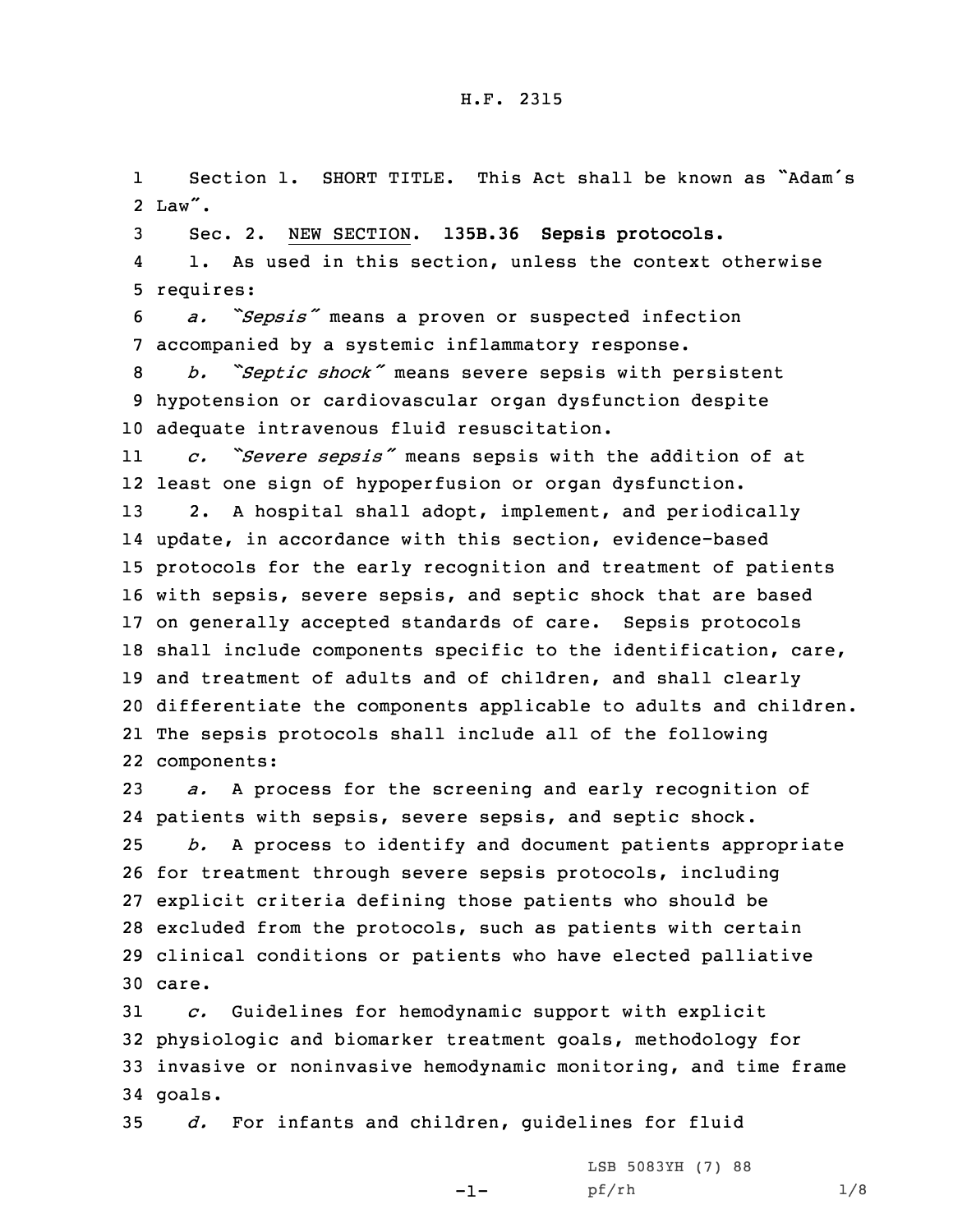resuscitation with explicit time frames for vascular access and fluid delivery consistent with current, evidence-based guidelines for severe sepsis and septic shock with defined therapeutic goals for children.

5 *e.* <sup>A</sup> procedure for identification of the source of infection 6 and delivery of early antibiotics with time frame goals.

7 *f.* Criteria for use, when appropriate, of an invasive 8 protocol and for use of vasoactive agents.

 3. <sup>A</sup> hospital shall ensure that professional staff with direct patient care responsibilities and, as appropriate, staff with indirect patient care responsibilities, including but not limited to laboratory and pharmacy staff, are periodically trained to implement the sepsis protocols specified in this section. The hospital shall ensure that sepsis training is updated following the initiation of substantive changes to the protocols.

 4. <sup>A</sup> hospital shall update sepsis protocols specified under this section based on newly emerging evidence-based standards. 5. Following initial approval, sepsis protocols required under this section shall be submitted to the department at the request of the department not more frequently than every two years, unless the department requires submission more frequently based on hospital-specific performance concerns identified by the department.

 6. <sup>A</sup> hospital shall collect, use, and report quality measurement data related to the recognition and treatment of severe sepsis for purposes of internal quality improvement and data reporting as required by the department. Quality measurement data shall include but is not limited to data sufficient to evaluate each hospital's adherence rate to the hospital's own sepsis protocols, including adherence to time frames and implementation of all protocol components for adults and children.

34 *a.* Hospitals shall submit the required quality measurement 35 data to enable the department to develop risk-adjusted sepsis

 $-2-$ 

LSB 5083YH (7) 88 pf/rh 2/8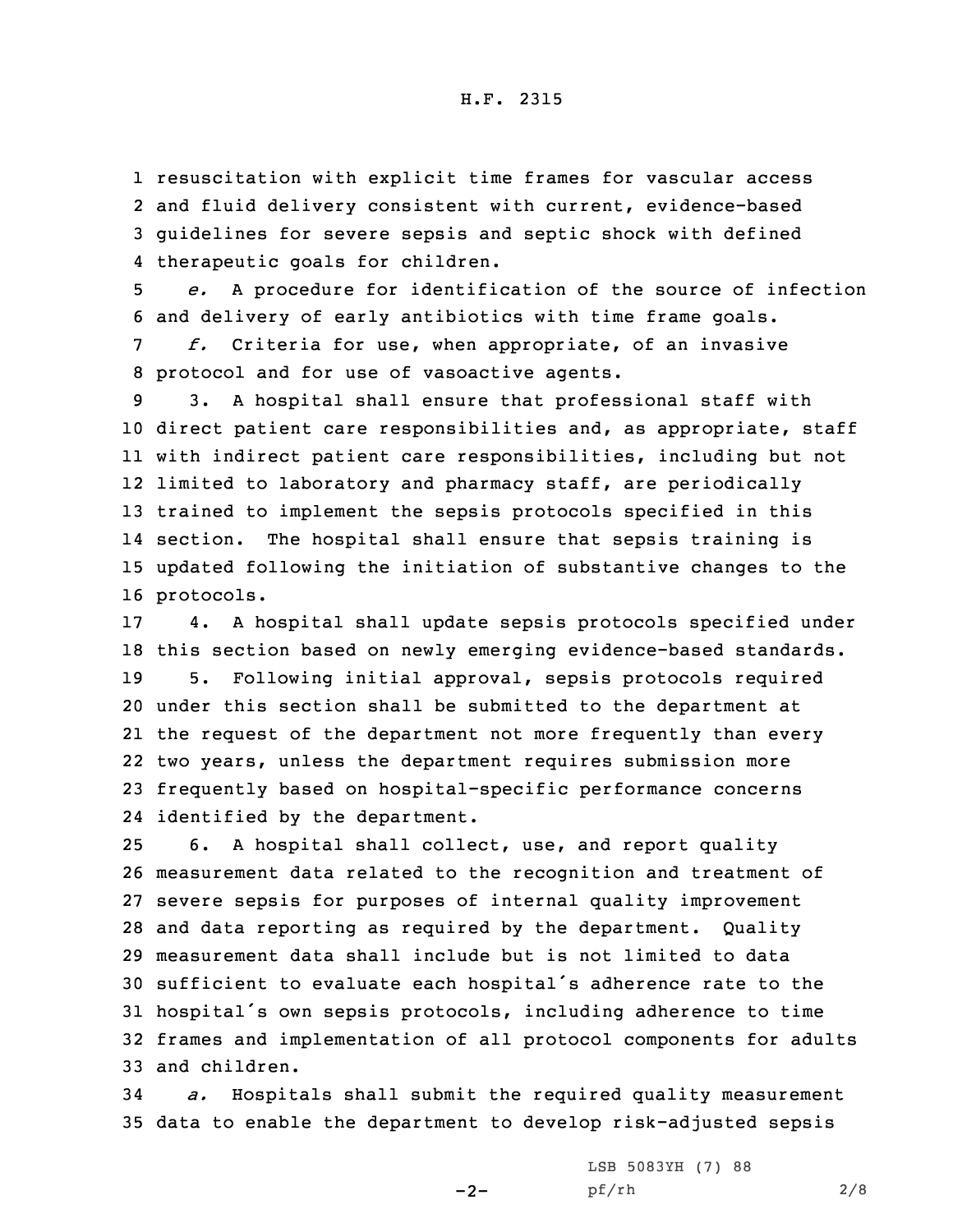1 mortality rates in consultation with appropriate national, 2 hospital, and expert stakeholders.

 *b.* Hospitals shall submit quality measurement data to the department as specified by the department on an annual basis, or more frequently at the request of the department, and such data shall be subject to audit at the discretion of the department.

8 Sec. 3. NEW SECTION. **135B.37 Bill of rights for parent of <sup>a</sup>** 9 **minor patient.**

10 1. For the purposes of this section:

11 *a. "Critical value results"* means the results of laboratory 12 or other diagnostic tests that suggest <sup>a</sup> life-threatening or 13 otherwise significant condition requiring immediate medical 14 attention.

<sup>15</sup> *b. "Minor patient"* means an individual receiving hospital 16 emergency department or inpatient care who is <sup>a</sup> minor as 17 described in section 599.1.

<sup>18</sup> *c. "Parent"* means <sup>a</sup> parent, guardian, or other person with 19 legal authority to make health care decisions on behalf of <sup>a</sup> 20 minor patient.

21 2. <sup>A</sup> hospital shall post in <sup>a</sup> conspicuous place and provide <sup>a</sup> minor patient's parent with <sup>a</sup> written copy of the information specified in this section. The information shall be known as the "parent's bill of rights for <sup>a</sup> minor patient" and shall advise that, at <sup>a</sup> minimum, and subject to laws and regulations governing privacy and confidentiality, in connection with every hospital admission or emergency room visit of <sup>a</sup> minor patient, all of the following shall apply:

 *a.* The hospital must ask each minor patient or the minor patient's parent, as appropriate, for the name of the minor patient's primary care provider, if known, and shall document such information in the minor patient's medical record.

33 *b.* The hospital shall admit minor patients only to the <sup>34</sup> extent consistent with the hospital's ability to provide 35 qualified staff, space, and the size-appropriate equipment

 $-3-$ 

LSB 5083YH (7) 88 pf/rh 3/8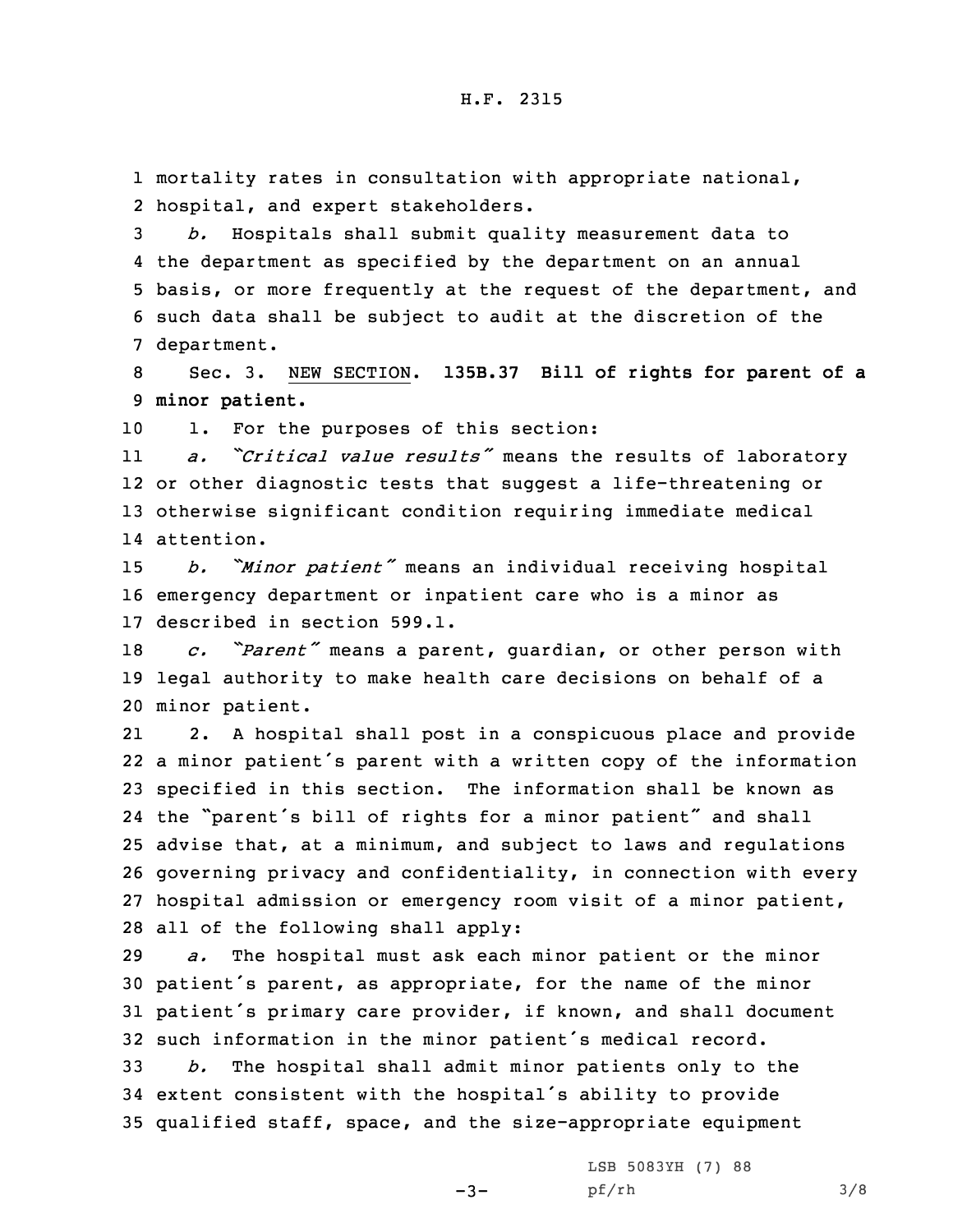1 necessary for the unique needs of minor patients.

2 *c.* To the extent possible given <sup>a</sup> minor patient's health and 3 safety, the hospital shall allow at least one parent to remain 4 with the minor patient at all times.

 *d.* The results of all tests completed during <sup>a</sup> minor patient's hospital admission or emergency room visit shall be reviewed by <sup>a</sup> physician, physician assistant, or nurse practitioner who is familiar with the minor patient's presenting condition.

 *e.* <sup>A</sup> minor patient shall not be discharged from the hospital or the emergency room until the results of any tests that could reasonably be expected to yield critical value results 13 are reviewed by a physician, physician assistant, or nurse practitioner and are communicated to the minor patient and the minor patient's parent, as appropriate.

 *f.* <sup>A</sup> minor patient shall not be discharged from the hospital or the emergency room until the minor patient's discharge plan is provided in writing and verbally communicated to the minor patient and the minor patient's parent, as appropriate. The discharge plan shall identify critical value results of tests ordered during the minor patient's hospital admission or emergency room visit and shall specify any other tests that have not yet been concluded.

24 *g.* The communication of critical value results and the discussion of the discharge plan shall be accomplished in <sup>a</sup> manner that reasonably assures that <sup>a</sup> minor patient and the minor patient's parent, as appropriate, understand the health information provided in order to make appropriate health decisions.

30 *h.* <sup>A</sup> hospital shall provide all laboratory results to <sup>a</sup> <sup>31</sup> minor patient's primary care provider, if known.

 *i.* <sup>A</sup> minor patient and the minor patient's parent, as appropriate, may request information about the diagnosis, possible diagnoses that were considered during the episode of care, and complications that could develop, as well as

 $-4-$ 

LSB 5083YH (7) 88 pf/rh 4/8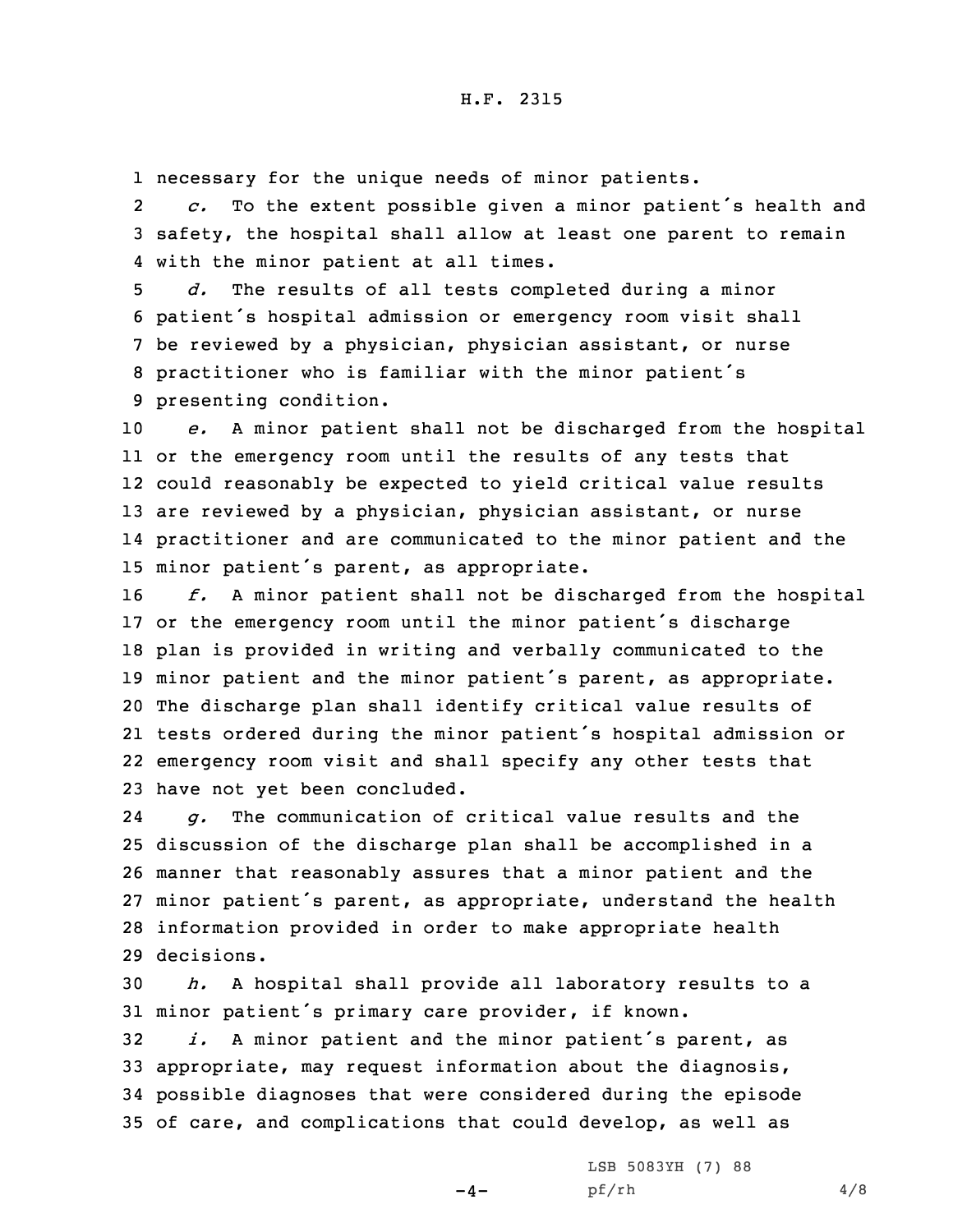1 information about any contact made with the minor patient's 2 primary care provider.

 *j.* Upon discharge from the hospital or emergency room, <sup>a</sup> hospital shall provide <sup>a</sup> minor patient and the minor patient's parent, as appropriate, with <sup>a</sup> telephone number that the minor patient and the minor patient's parent may call for advice if complications or questions arise.

 Sec. 4. INITIAL SEPSIS PROTOCOLS —— SUBMISSION TO DEPARTMENT AND IMPLEMENTATION. <sup>A</sup> hospital subject to section 135B.36, as enacted in this Act, shall submit initial sepsis protocols to the department of inspections and appeals for review and approval by October 1, 2020. Within forty-five days 13 of receipt of approval of the protocols from the department, a hospital shall implement the sepsis protocols consistent with section 135B.36, as enacted in this Act.

16 Sec. 5. CODE EDITOR DIRECTIVE.

17 1. The Code editor shall designate section 135B.36, as 18 enacted in this Act, as <sup>a</sup> new subchapter within chapter 135B, <sup>19</sup> entitled "Sepsis Protocols".

 2. The Code editor shall designate section 135B.37, as enacted in this Act, as <sup>a</sup> new subchapter within chapter 135B, entitled "Parent's Bill of Rights for <sup>a</sup> Minor Patient". EXPLANATION

24 **The inclusion of this explanation does not constitute agreement with** <sup>25</sup> **the explanation's substance by the members of the general assembly.**

26 This bill relates to protocols required of hospitals 27 relating to sepsis and minor patients.

<sup>28</sup> The bill provides that the short title of the bill is "Adam's 29 Law".

 The bill requires hospitals to adopt, implement, periodically update, and submit to the department of inspections and appeals (DIA) for review and approval, evidence-based protocols for the early recognition and treatment of patients with sepsis, severe sepsis, and septic shock, which protocols are based on generally accepted

 $-5-$ 

LSB 5083YH (7) 88 pf/rh 5/8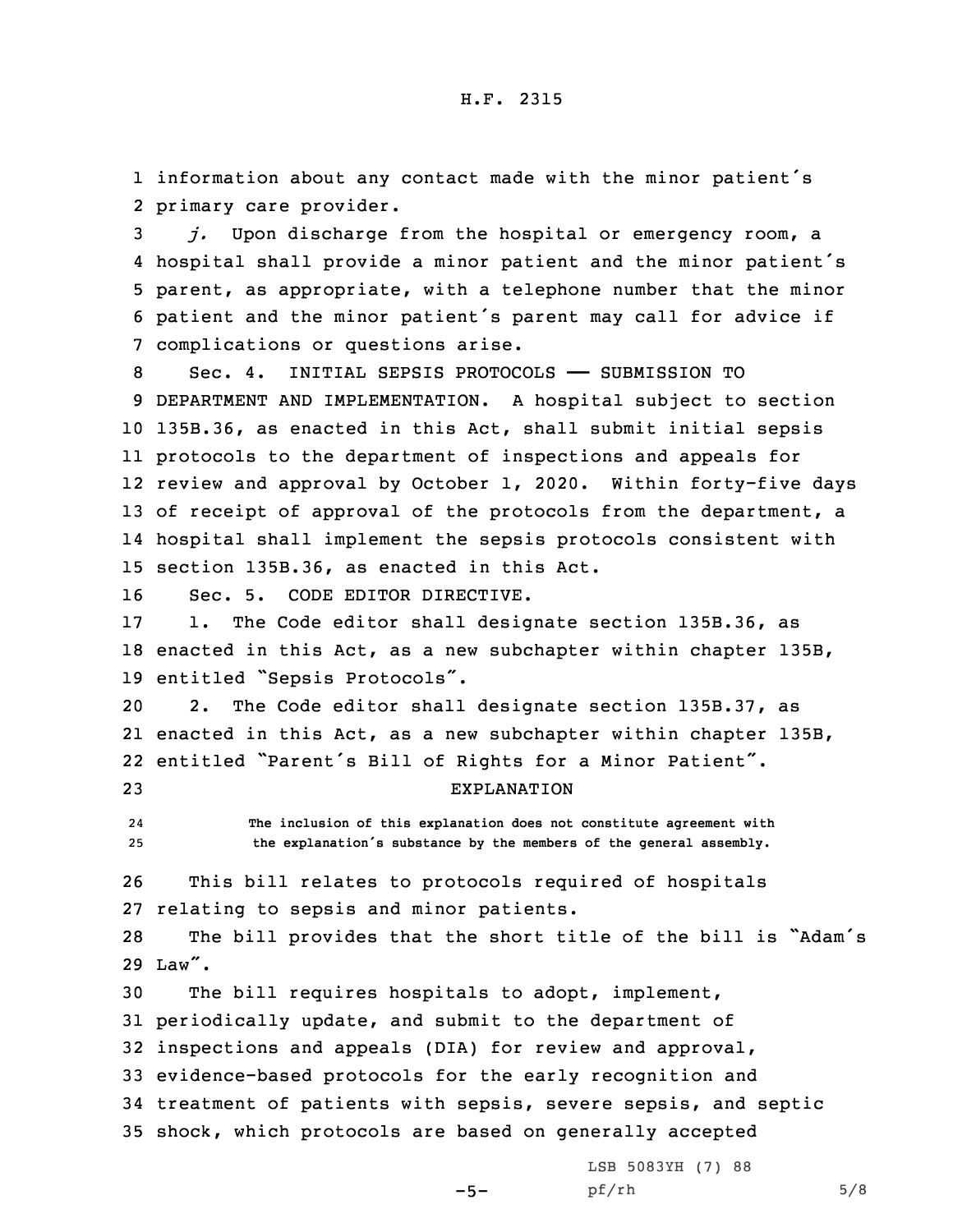standards of care. The protocols shall include components, specified in the bill, that are specific to the identification, care, and treatment of adults and of children, and shall clearly identify the differences in the components applicable to adults and children. The bill requires hospitals to ensure that professional staff with direct patient care responsibilities and, as appropriate, staff with indirect patient care responsibilities are periodically trained to implement the sepsis protocols and to update the training following substantive changes to the protocols. The bill requires hospitals to submit the required sepsis protocols to DIA at the request of the department not more frequently than every two years, following initial approval, unless DIA requires submission more frequently based on hospital-specific performance concerns identified by DIA. The bill requires hospitals to collect, use, and report quality measurement data related to the recognition and treatment of severe sepsis for purposes of internal quality improvement and data reporting to DIA. The data submitted to DIA are for the purposes of development by DIA of risk-adjusted sepsis mortality rates in consultation with appropriate national, hospital, and expert stakeholders. Hospitals are required to submit the data to DIA as specified by DIA, annually, or more frequently at the request of the department. The data are subject to audit at the discretion of DIA.

 The bill requires hospitals to submit initial sepsis protocols to DIA for review and approval by October 1, 2020, and requires hospitals to implement the protocols within 45 days of receipt of approval of the protocols from DIA.

 The bill also requires hospitals to provide parents of minor patients with <sup>a</sup> written copy of information specified in the bill as the "parent's bill of rights for <sup>a</sup> minor patient". The information provided is to advise that, subject to laws and regulations governing privacy and confidentiality, in connection with every hospital admission or emergency room

-6-

LSB 5083YH (7) 88 pf/rh 6/8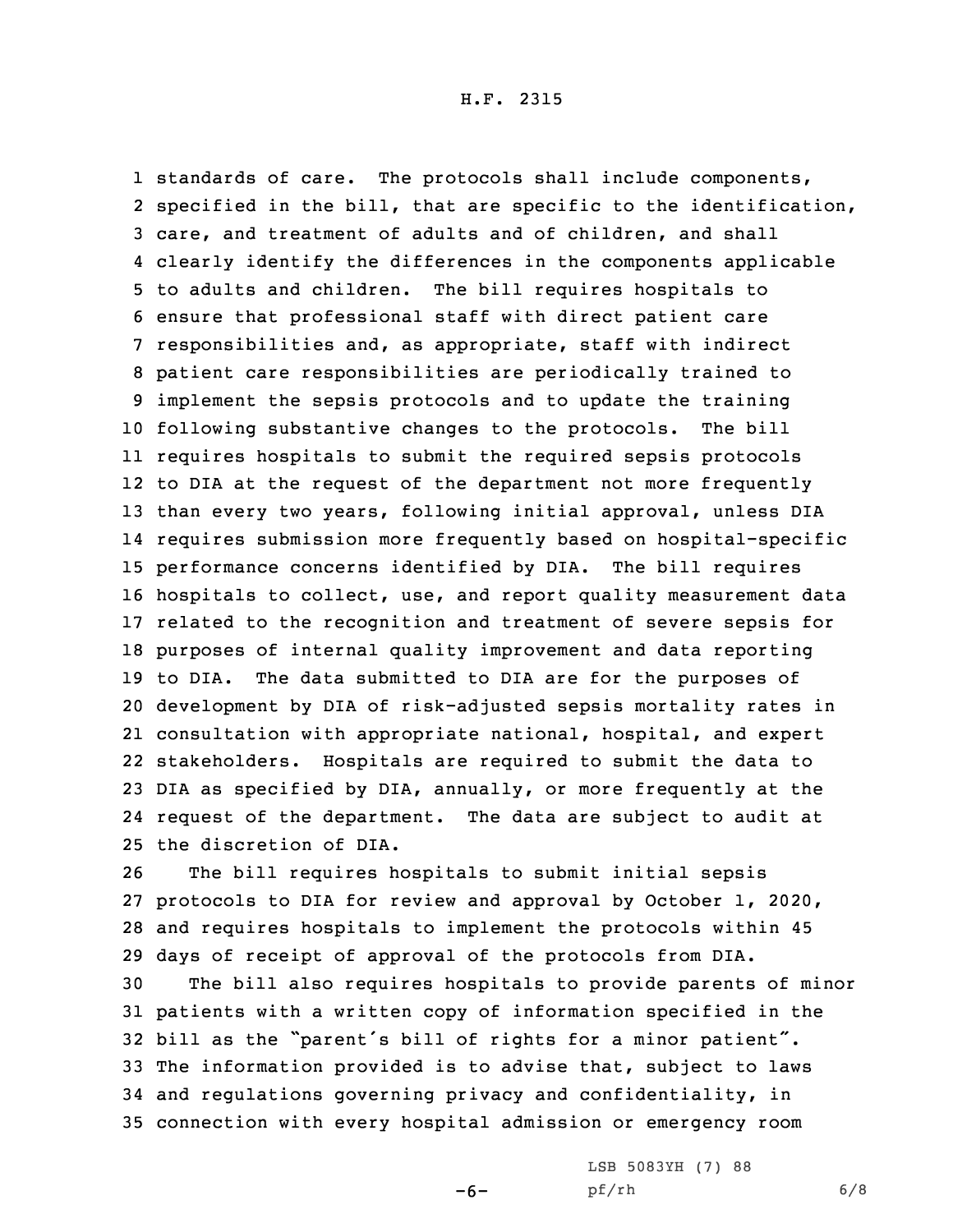visit of <sup>a</sup> minor patient, <sup>a</sup> hospital must comply with certain requirements. The requirements include that the hospital must ask each minor patient or the minor patient's parent, as appropriate, for the name of the minor patient's primary care provider, if known, and shall document such information in the minor patient's medical record; the hospital shall admit minor patients only to the extent consistent with the hospital's ability to meet the unique needs of minor patients; to the extent possible given <sup>a</sup> minor patient's health and safety, the hospital shall allow at least one parent to remain with the minor patient at all times; the results of all tests completed during <sup>a</sup> minor patient's admission or visit shall be reviewed by <sup>a</sup> physician, physician assistant, or nurse practitioner who is familiar with the minor patient's presenting condition; <sup>a</sup> minor patient shall not be discharged until the results of any tests that could reasonably be expected to yield critical value results are reviewed by <sup>a</sup> physician, physician assistant, or nurse practitioner and are communicated to the minor patient and the minor patient's parent, as appropriate; <sup>a</sup> minor patient shall not be discharged until the minor patient's discharge plan is provided in writing and verbally communicated to the minor patient and the minor patient's parent, as appropriate; the communication of critical value results and the discussion of the discharge plan shall be accomplished in <sup>a</sup> manner that reasonably assures that <sup>a</sup> minor patient and the minor patient's parent, as appropriate, understand the health information provided in order to make appropriate health decisions; <sup>a</sup> hospital shall provide all laboratory results to <sup>a</sup> minor patient's primary care provider, if known; <sup>a</sup> minor patient and the minor patient's parent, as appropriate, may request information about the diagnosis, possible diagnoses that were considered during the episode of care, and complications that could develop, as well as information about any contact made with <sup>a</sup> minor patient's primary care provider; and upon discharge, <sup>a</sup> hospital shall provide <sup>a</sup> minor patient and the

-7-

LSB 5083YH (7) 88 pf/rh 7/8